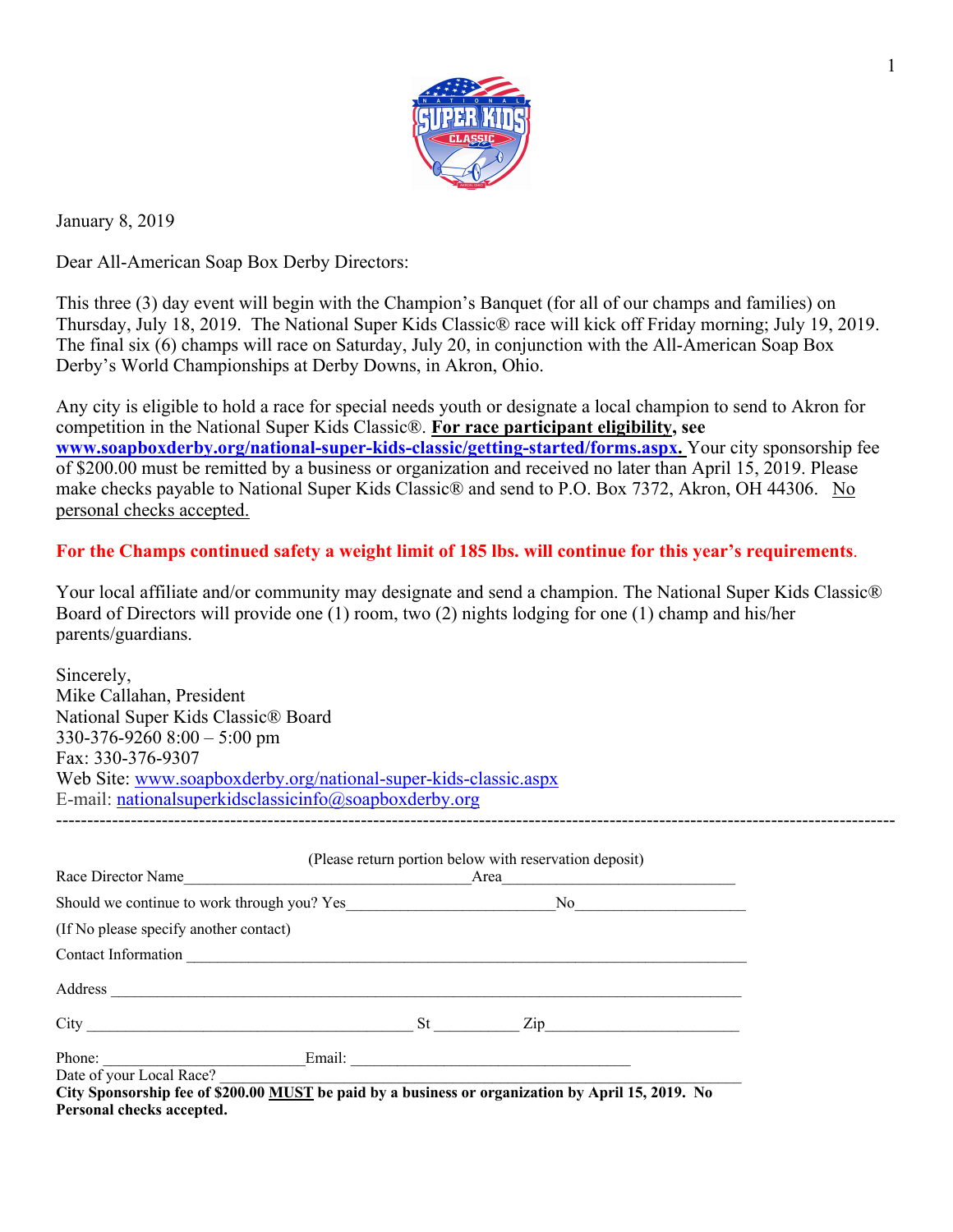# **REGISTRATION PACKET CHECKLIST**

Sponsor City Reservation (deadline April 15, 2019)

| Race Participant Eligibility                |  |
|---------------------------------------------|--|
| <b>Local Organization Responsibility</b>    |  |
| <b>National Organization Responsibility</b> |  |

# **The following pieces constitute a complete registration packet and all must be completed in full and returned on or before the deadline by the Champs parents.**

| 6                                                                                             |
|-----------------------------------------------------------------------------------------------|
|                                                                                               |
|                                                                                               |
|                                                                                               |
|                                                                                               |
|                                                                                               |
| Champion Photo (of racer only, small enough for our program, school picture size, or racer in |
|                                                                                               |
|                                                                                               |
|                                                                                               |
|                                                                                               |
| 8                                                                                             |
|                                                                                               |
| 9                                                                                             |
|                                                                                               |
|                                                                                               |

Hotel Reservation for the racer and their immediate family will be made by the National Super Kids board to ensure that the racers are at the host hotel, Cambria Suites at 1787 Thorn Drive, Uniontown, Ohio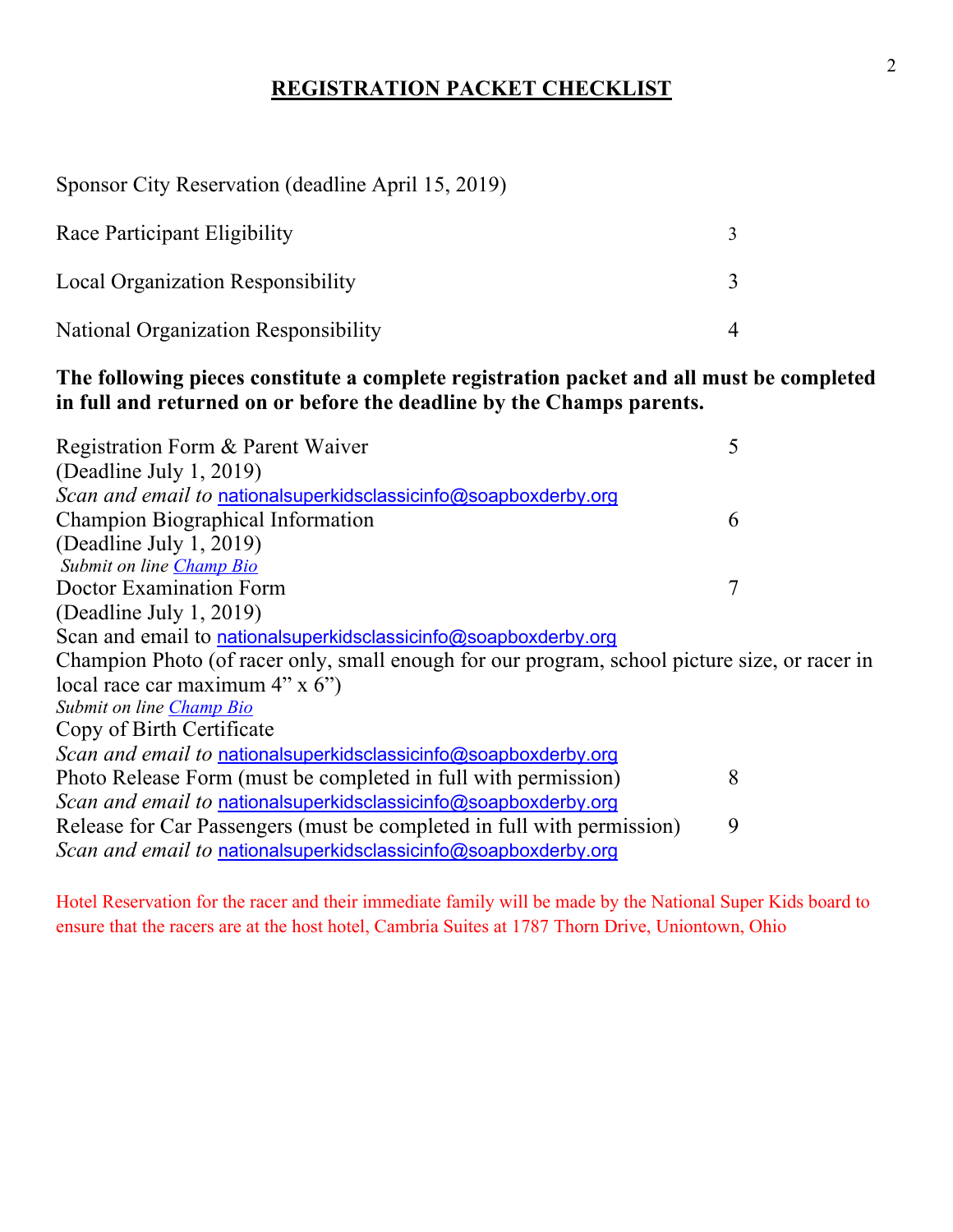## **NATIONAL SUPER KIDS CLASSIC®, A SOAP BOX DERBY FOR YOUTHS WITH DISABILITIES**

## **CHAMPION ELIGILIBILITY**

-Must have a medically diagnosed disability, which a physician is willing to document

-Must be at least seven (7) years of age prior to local special needs race (7-18).

## -**May not exceed the weight limit of 185** lbs.

-May not have reached their  $19<sup>th</sup>$  birthday prior to the national race date.

-May not be a current participant in ANY local or rally race division race for the All-American Soap Box Derby -City Sponsorship fee of Two Hundred dollars (\$200.00) non-refundable, made payable to National Super Kids Classic® as soon as possible but no later than April 15, 2019.

-All forms and fees must be mailed to: National Super Kids Classic®, P.O. Box 7372, Akron, Ohio 44306. *Please do not mail to any* other address*, we cannot assure receipt.* 

In the event that your special needs champion, for whatever reason, is unable to compete in the National Super Kids Classic<sup>®</sup> Soap Box Derby in Akron, Ohio, the Second-Place contestant may be accepted as an alternate and represent his/her local city as champion, provided all paperwork is completed and received by National Super Kids Classic® no later than July 1, 2019 and city sponsorship fee paid, as per above.

# **LOCAL ORGANIZATIONS**

- 1. Must adhere to eligibility guidelines as published from time to time
- 2. Race format to be at discretion of local race organizations:
	- a) Style of derby cars, i.e. dual or single control, side by side seating, front to back seating, or a combination of both, at the discretion of local race organizations
	- b) Type of wheels, z-glass, steel, or a combination of both, at the discretion of local race organizations
	- c) Single or dual elimination race at the discretion of local race organizations
	- d) Number of contestants needed to qualify as a legal race to be determined by local race organizations
	- e) If dual control derby cars used, co-pilot drivers to be determined by local race organization. It is suggested that co-pilot drivers be limited to active local and/or rally soap box derby drivers to be selected by local race organizations
	- f) ONE special needs race champion per race city is eligible for the national race to be held at Derby Downs, Akron, Ohio.
	- g) Local special needs race champions to be determined no later than July 1, 2019
	- h) Registration forms and required paperwork for national race must be received within seventytwo (72) hours of completion of local special needs race and no later than July 1, 2019.
	- i) Information must include champion's information, photo copy of birth certificate, signed parent (or guardian) consent forms as well as photo and passenger release forms and signed physician's medical form

# **NATIONAL ORGANIZATION**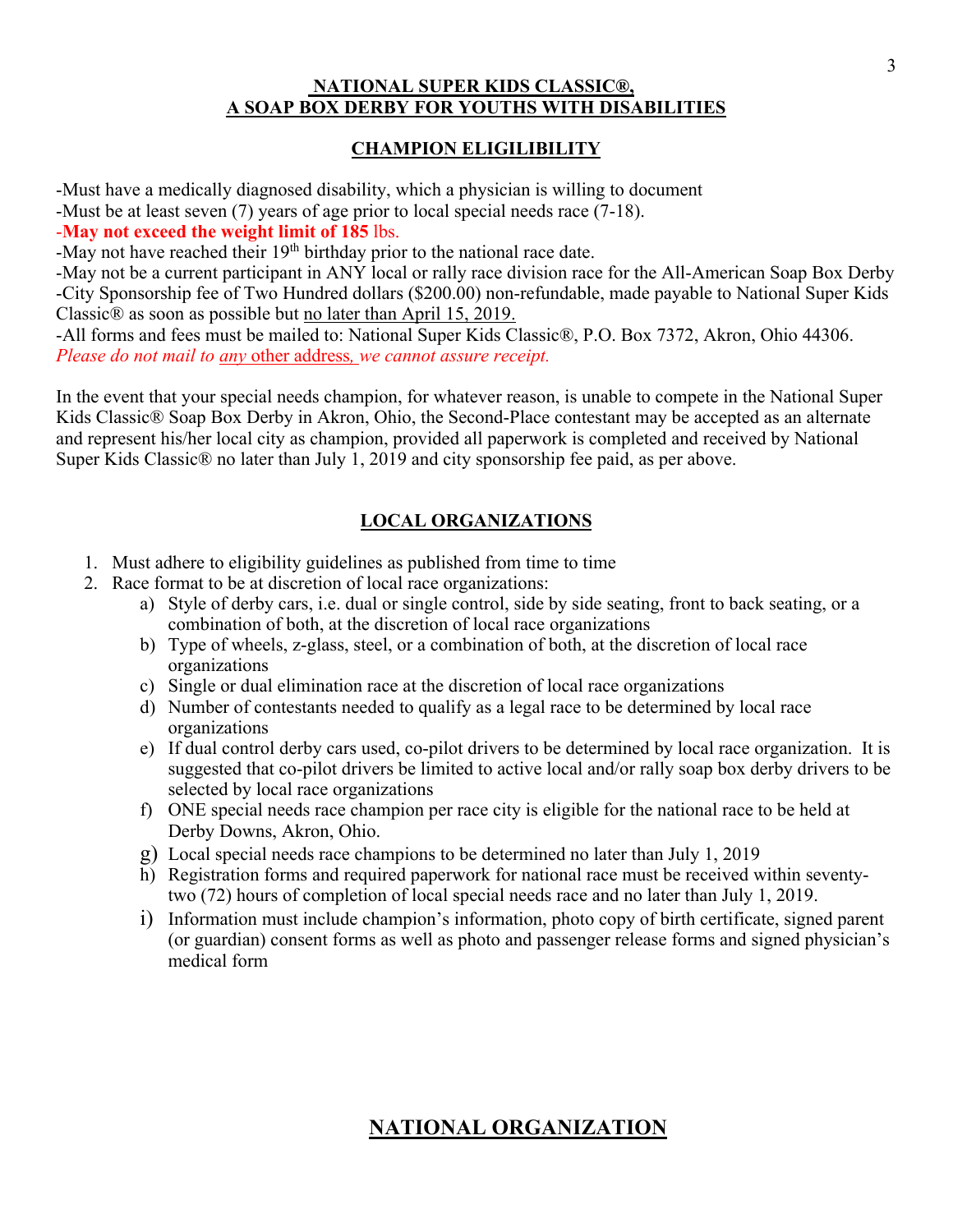- 1. National Super Kids Classic®, the Soap Box Derby race for youths with disabilities, is to be held at Akron Derby Downs, Akron, Ohio, on Friday July 19, 2019.
- 2. All derby cars will be provided for the race contestants by the NATIONAL ORGANIZATION.
- 3. No derby cars of any type or style from local events will be accepted for the national competition at Akron, Ohio.
- 4. Co-pilot drivers will be selected by the National Super Kids Classic® race director and provided for the competing champions.
- 5. National race will be a **double elimination** event.
	- a) It will not be a time differential, wheel swap race.
	- b) It will consist of one run from starting line to finish line being considered a complete heat with the winner remaining in the Winner's bracket, second place for that heat will be moved to the Challenger's bracket to continue in competition.
- 6. Heats will be two (2) car events.
- 7. In the event of a bye, the champion may run that heat, unopposed, and remain in the winner's bracket. This will be determined on race day by National Race Officials.
- 8. Volunteers will be present to handle cars at the starting blocks and run-out area. Parents are expected to supervise their own child while not racing.
- 9. All contestants will be paired with a co-pilot driver, as near as possible, as to size and weight of his/her opponent and co-pilot for each heat in order to maintain equal and fair heats.
- 10. Competing champions will be limited to the first one hundred (100) invitational respondents.
- 11. All decisions of the National Super Kids Classic® Board of Directors will be final.
- **12. All forms included in this packet must be completed in full and submitted by deadline of July 1, 2019.**

**Note: Area Race Director: If your race has not occurred by deadline, you must contact Melanie Taylor at** nationalsuperkidsclassicinfo@soapboxderby.org **to make special arrangements.**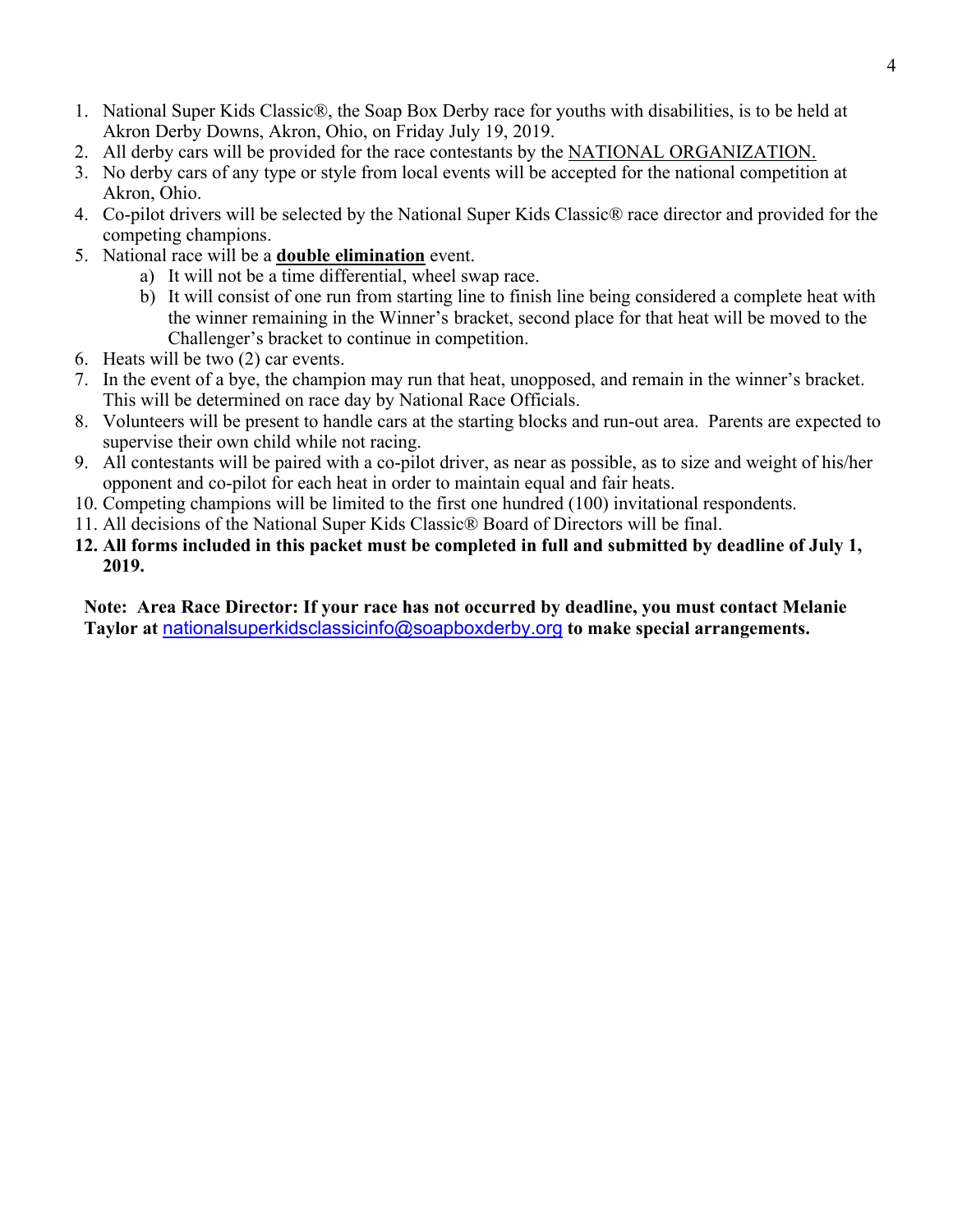#### **NATIONAL SUPER KIDS CLASSIC® OFFICIAL REGISTRATION FORM**

| Local Champion Name                                                                                                                                                                                                                                                                                                                                                                                                    |  |  |      |                           |  |
|------------------------------------------------------------------------------------------------------------------------------------------------------------------------------------------------------------------------------------------------------------------------------------------------------------------------------------------------------------------------------------------------------------------------|--|--|------|---------------------------|--|
| Address and the contract of the contract of the contract of the contract of the contract of the contract of the contract of the contract of the contract of the contract of the contract of the contract of the contract of th                                                                                                                                                                                         |  |  |      |                           |  |
|                                                                                                                                                                                                                                                                                                                                                                                                                        |  |  |      | $\overline{\mathrm{Zip}}$ |  |
|                                                                                                                                                                                                                                                                                                                                                                                                                        |  |  |      |                           |  |
| Telephone Birth date Male Male Female                                                                                                                                                                                                                                                                                                                                                                                  |  |  |      |                           |  |
| Weight T-Shirt size Youth Adult                                                                                                                                                                                                                                                                                                                                                                                        |  |  |      |                           |  |
|                                                                                                                                                                                                                                                                                                                                                                                                                        |  |  |      |                           |  |
| If so what: $\frac{1}{\sqrt{1-\frac{1}{\sqrt{1-\frac{1}{\sqrt{1-\frac{1}{\sqrt{1-\frac{1}{\sqrt{1-\frac{1}{\sqrt{1-\frac{1}{\sqrt{1-\frac{1}{\sqrt{1-\frac{1}{\sqrt{1-\frac{1}{\sqrt{1-\frac{1}{\sqrt{1-\frac{1}{\sqrt{1-\frac{1}{\sqrt{1-\frac{1}{\sqrt{1-\frac{1}{\sqrt{1-\frac{1}{\sqrt{1-\frac{1}{\sqrt{1-\frac{1}{\sqrt{1-\frac{1}{\sqrt{1-\frac{1}{\sqrt{1-\frac{1}{\sqrt{1-\frac{1}{\sqrt{1-\frac{1}{\sqrt{1-\$ |  |  |      |                           |  |
| If you have a wheelchair is it a soft, collapsible, or hard, electric? _____________________________                                                                                                                                                                                                                                                                                                                   |  |  |      |                           |  |
|                                                                                                                                                                                                                                                                                                                                                                                                                        |  |  |      |                           |  |
| Photo enclosed? Yes________No__________Birth Certificate enclosed? Yes_____No_______                                                                                                                                                                                                                                                                                                                                   |  |  |      |                           |  |
| I/We understand that the National Super Kids Classic® Organization, Board of Directors and/ or Officials                                                                                                                                                                                                                                                                                                               |  |  |      |                           |  |
| retain the right to refuse to allow any child to participate in this event, should there be any question that                                                                                                                                                                                                                                                                                                          |  |  |      |                           |  |
| participation in this National race may constitute an unsafe condition for that child or may threaten the                                                                                                                                                                                                                                                                                                              |  |  |      |                           |  |
| safety of others participating in this National race.                                                                                                                                                                                                                                                                                                                                                                  |  |  |      |                           |  |
| Parent/Legal Guardian Signature                                                                                                                                                                                                                                                                                                                                                                                        |  |  |      |                           |  |
| Print Name                                                                                                                                                                                                                                                                                                                                                                                                             |  |  | Date |                           |  |
|                                                                                                                                                                                                                                                                                                                                                                                                                        |  |  |      |                           |  |

### **PARENT/GUARDIAN WAIVER**

I/We, the parents or guardian of the above named child, for ourselves and on behalf of said minor child, hereby agree that said child's participation in the National Super Kids Classic® shall be undertaken at your own risk and that the National Super Kids Classic® and it's sponsors shall not be liable for any claims, injuries, or damages which might occur to said child, his/her property, honor to said parents/guardians arising out of or connected with said minor child's participation in the National Super Kids Classic®. It is understood this event is covered by media and you have voluntarily agreed that all photos and publicity are the property of and for the sole use of National Super Kids Classic®.

Signed: \_\_\_\_\_\_\_\_\_\_\_\_\_\_\_\_\_\_\_\_\_\_\_\_\_\_\_\_\_\_\_\_\_\_\_\_\_\_\_\_\_\_\_\_Date\_\_\_\_\_\_\_\_\_\_\_\_\_\_\_\_\_\_\_\_\_

Relationship to participating child Theorem 2011 of the state of the state of the state of the state of the state of the state of the state of the state of the state of the state of the state of the state of the state of t

**This form MUST be returned to: NATIONAL SUPER KIDS CLASSIC® P.O. BOX 7372 Akron, Ohio 44306 by Registration deadline or child will not be eligible to participate.**

ENTRIES WILL BE ACCEPTED ON A FIRST COME FIRST SERVED BASIS, LIMITED TO THE FIRST ONE HUNDRED (100) INVITATIONAL RESPONDING CHAMPIONS.

## **NATIONAL SUPER KIDS CLASSIC® CHAMPIONS BIOGRAPHICAL SKETCH**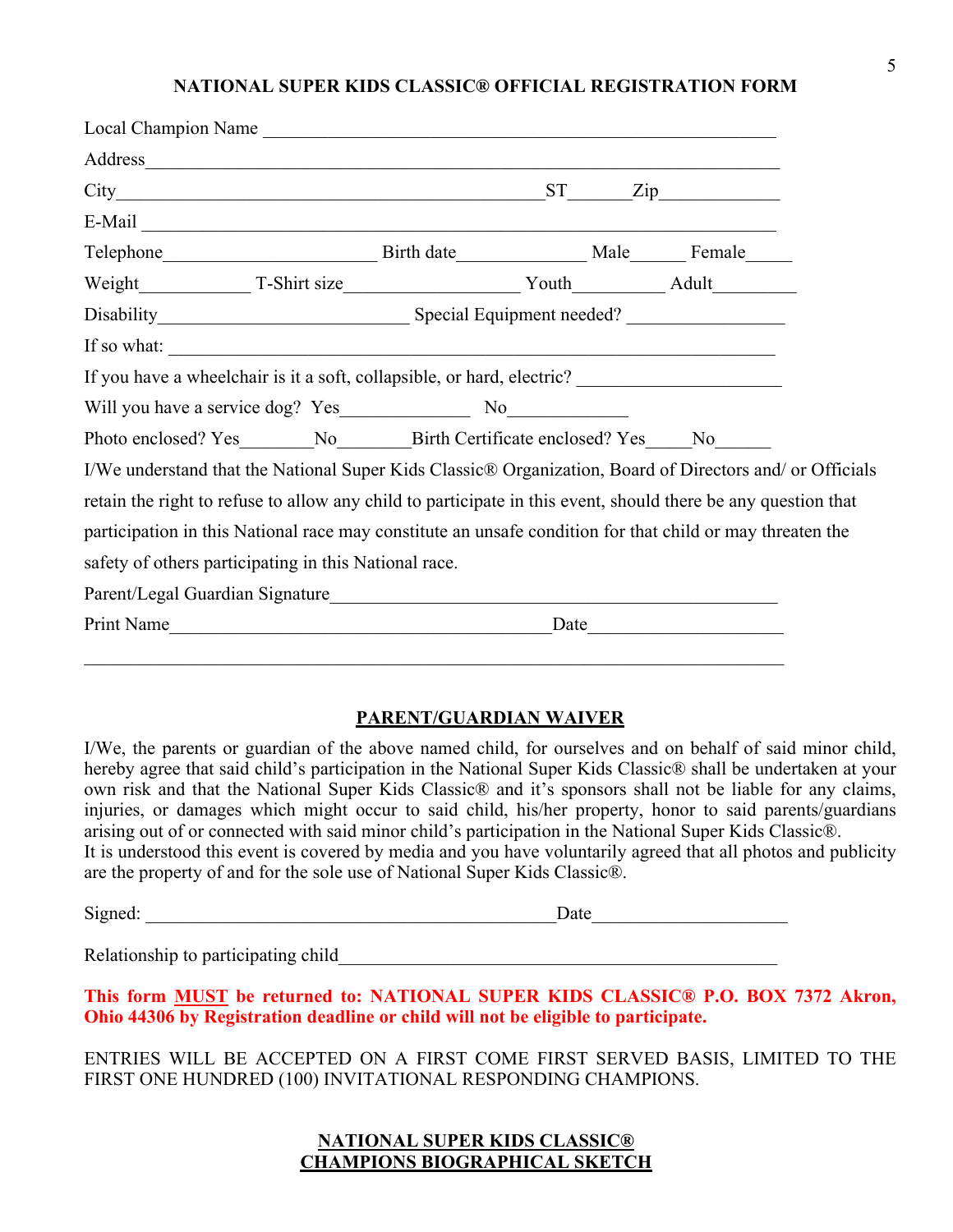### *Mailed in or submitted online at nationalsperkids.org under "Champs".*

| Champion's Name            |           |                      |                              |
|----------------------------|-----------|----------------------|------------------------------|
| Name Announcer should use  | Race City |                      |                              |
| School                     | Grade     | City                 | Favorite Subject             |
| Favorite Color             |           | <b>Favorite Food</b> | Favorite Animal              |
| Favorite TV show           |           | Favorite Game        | <b>Favorite Sport</b>        |
| <b>Favorite Activities</b> |           |                      | <b>Favorite Music Artist</b> |
| Sisters/Brothers           |           |                      | Ages                         |
| Pets                       |           |                      |                              |
|                            |           |                      |                              |

Does your Champion have a special Hero/Heroine? \_\_\_\_\_\_\_\_\_\_\_\_\_\_\_\_\_\_\_\_\_\_\_\_\_\_\_\_\_\_\_\_\_

What information can you provide that is unique to your child that makes him/her a SUPER KID? You may want to express how previous experiences in this type of event or other special events have benefited your Champion. This information may be used in our program, along with the racer's picture and may be considered for use in promotional spots for this event.

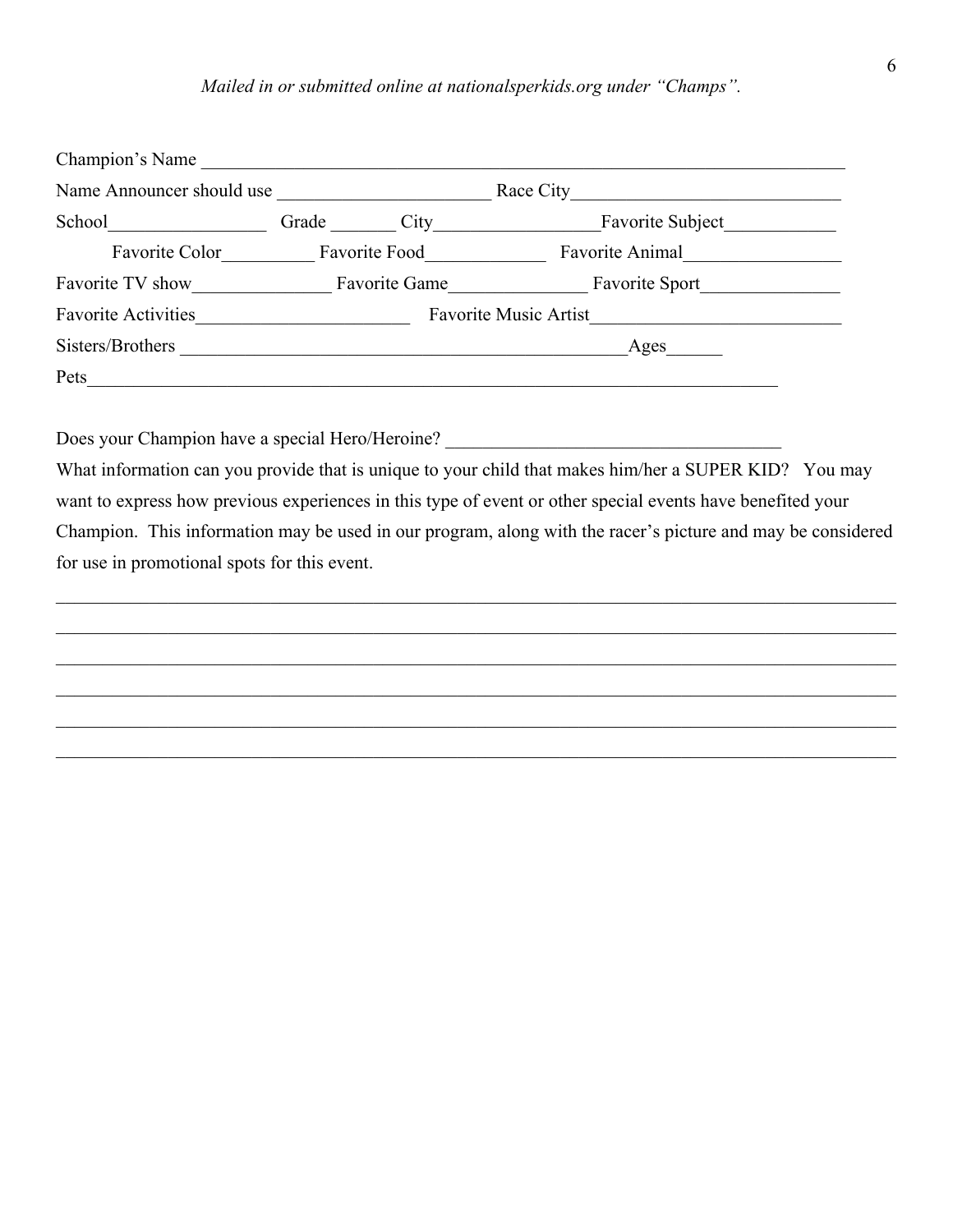# **NATIONAL SUPER KIDS CLASSIC® DOCTOR'S EXAMINATION FORM**

(TO BE COMPLETED BY PHYSICIAN)

Duplicate form if necessary

|         |                                                                                                                        | Age___________________Height_______________________Weight_______________________                                      |  |
|---------|------------------------------------------------------------------------------------------------------------------------|-----------------------------------------------------------------------------------------------------------------------|--|
|         |                                                                                                                        | Should there be any limitations placed on this child's participation in The National Super Kids                       |  |
|         |                                                                                                                        |                                                                                                                       |  |
|         |                                                                                                                        | Does this child have known allergies to any medications? ________________________                                     |  |
|         |                                                                                                                        | Are there any allergies to food?                                                                                      |  |
|         | Recommendations: (use attachment if necessary)                                                                         |                                                                                                                       |  |
|         | <u> 1989 - Johann John Barn, mars eta inperiodoren erroman erroman erroman erroman erroman erroman erroman erroman</u> | <u> 1989 - Johann John Stein, marwolaeth a bhaile an t-Amhain an t-Amhain an t-Amhain an t-Amhain an t-Amhain an </u> |  |
|         |                                                                                                                        | the basis of my examination, as requested by the National Super Kids Classic® officials and                           |  |
|         |                                                                                                                        | his/her medical history as furnished to me, I find no reason which would make it medically                            |  |
|         |                                                                                                                        | inadvisable for this child to compete in a supervised soap box derby activity. (Note exceptions                       |  |
| above). |                                                                                                                        |                                                                                                                       |  |
|         |                                                                                                                        | Physician's Signature_                                                                                                |  |
|         |                                                                                                                        |                                                                                                                       |  |
|         |                                                                                                                        |                                                                                                                       |  |
|         | St Zip Telephone                                                                                                       |                                                                                                                       |  |

# **Doctor: PLEASE DELIVER THIS FORM TO ABOVE NAMED CHILD'S PARENT/GUARDIAN FOR INSERTION IN OFFICIAL REGISTRATION PACKET. THERE IS A DEADLINE SO PLEASE DON'T DELAY.**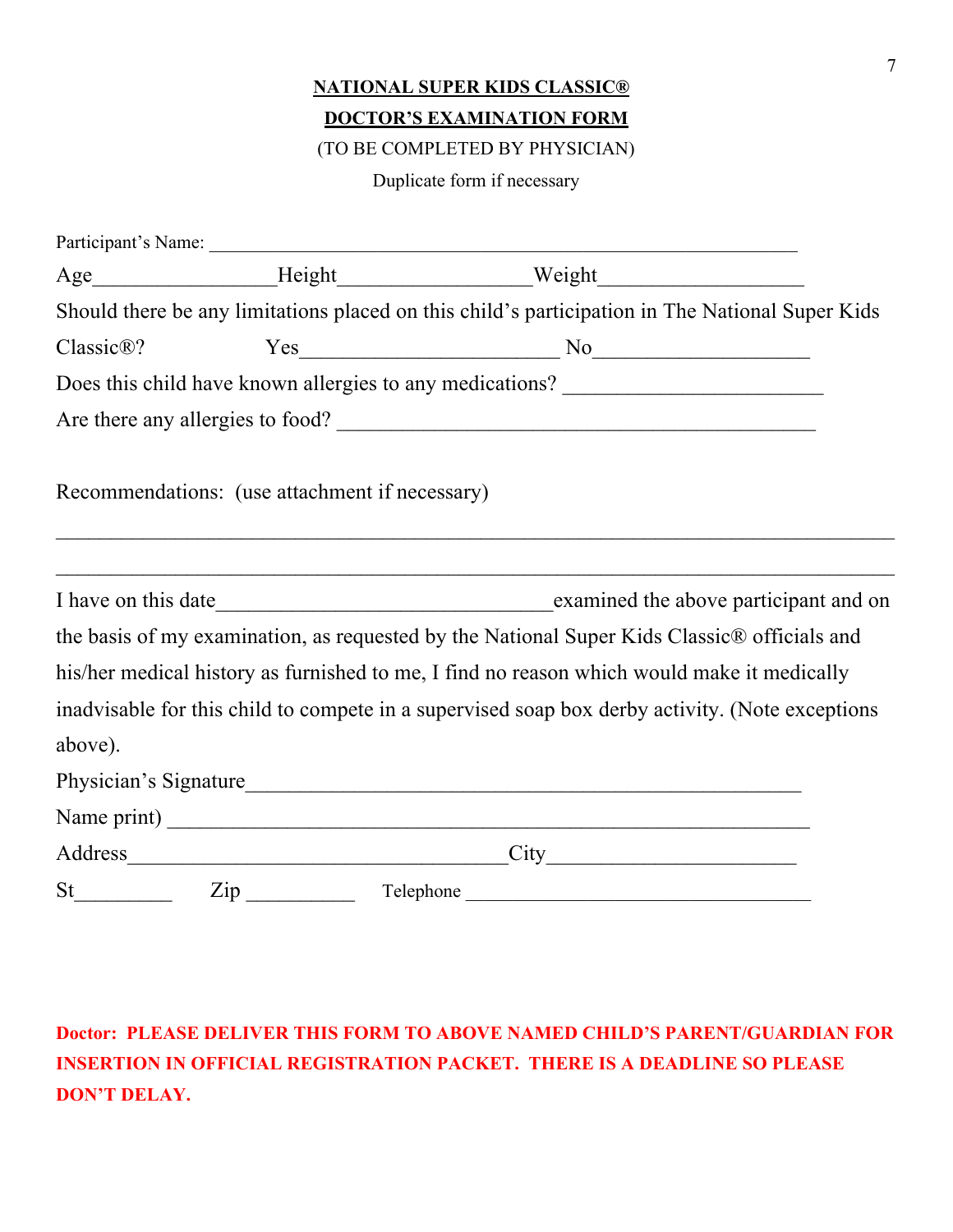# PHOTOGRAPH RELEASE FORM

In consideration of my child's picture being taken, upon the terms hereinafter stated, I hereby grant the National Super Kids Classic® and committee, their legal representatives and/or designates the absolute right and permission to copyright and use, reuse and publish, and republish photographic portraits or pictures of (stated child) in which they may be included, in whole or in part, or composite or distorted alterations from time to time, in conjunction with his/her own or a fictitious name, or reproductions thereof in color or otherwise made through any media at his studios or elsewhere for art, advertising, trade or any other purpose beneficial to the National Super Kids Classic®.

I also consent to the use of any printed matter in conjunction therewith.

I hereby waive any right that I may have to inspect or approve the finished product or products or the advertising copy or printed matter that may be used in connection therewith or the use to which it may be applied.

I hereby release, discharge and agree to save harmless National Super Kids Classic® and all Board members, committee members, their legal representatives or assigns, and all persons acting under their permission or authority or those for whom they are acting, from any liability by virtue of any blurring, distortion, alteration, optical illusion, or use in composite form, whether intentional or otherwise that may occur or be produced in the taking of said picture or in any subsequent processing thereof, as well as any publication thereof.

I hereby warrant that I am the parent/legal guardian of said child and state that I have read the above authorization, release, and agreement prior to its execution, and that I am fully familiar with the contents thereof.

(Champion's name)

(Parent/guardian signature)

## **This form must be completed in full before your child may participate.**

phorelfm.doc

### NATIONAL SUPER KIDS CLASSIC®

Release for Car Passengers